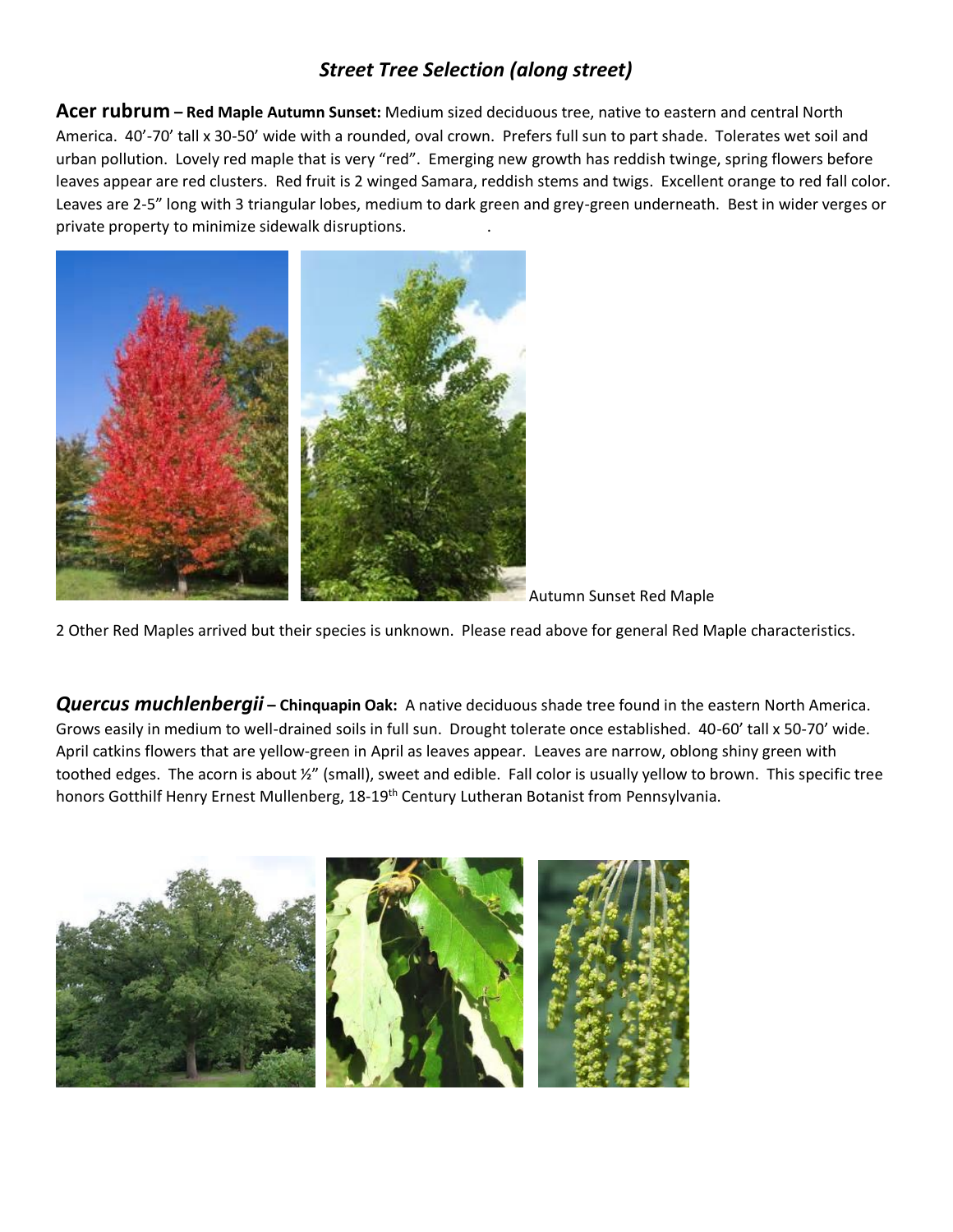## *Quercus alba* **(White Oak)**

A lovely slow growing shade tree that can grow to very large size. 50'-80' Tall x 50-80' wide with a wide spreading rounded crown. The White Oak is a great candidate for a shade tree, best planted within your property rather than in the verge. It is drought, clay and poor soil tolerant, once established. Yellow-green catkin flowers emerge shortly after leaves in the spring. Acorns develop mid-summer (3/4") and serve as important wild life food source. Leaves are dark green 4-9" long with deeply rounded lobes. Fall color is dark red to brown. "Alba" refers to its light ash grey bark. 2 qty 15 Gal.



### **Black Oak- Quericus velutina**

A majestic tree growing to 60' H x 60' W when mature. Native to North America. Closely resembles the Red Oak, but this deeply grooved bark is dark grey to black when mature. Nice fall color and acorn production for wild life. Needs full sun to some partial shade. This tree is tolerant of many soil types, including dry soil, once established.

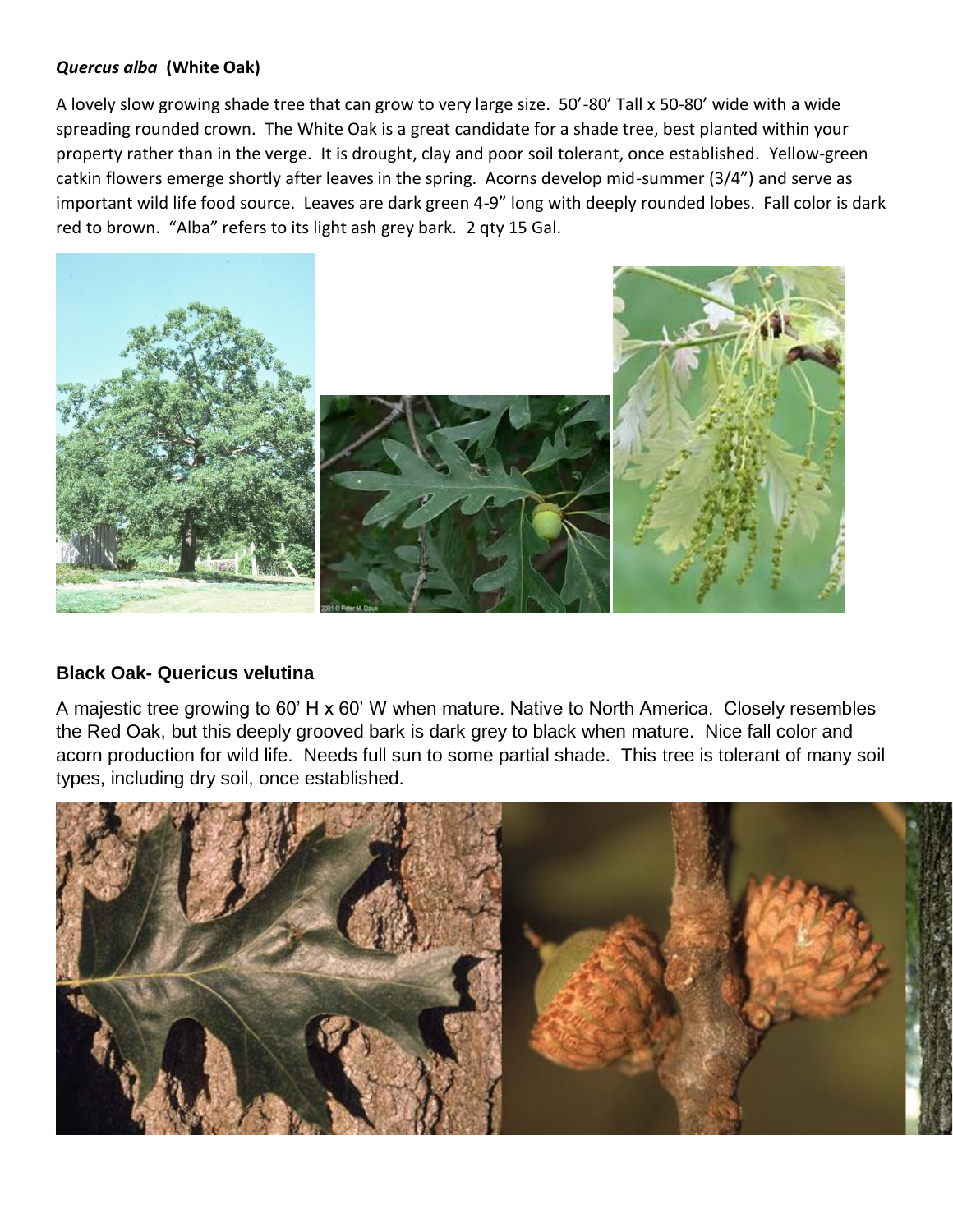#### **Black Gum, Black Tupelo Tree- Nyssa sylvatica**

A med-sized tree with outstanding fall color and spring flowers know for the honey produced by bees.

Mature growth is 30-50' H x 20-30' W. This tree grows best in full sun to partial light shade. Early spring flowers attract bees that produce delicious honey, late summer produces small blue/black berries as a food source for birds and wild life. Outstanding fall foliage of yellow, orange, red and purple, often all on the same tree at the same time.



#### **American Linden, Tilia Americana-**

A tall and stately American native tree, know through history for its wood, flowers and edible leaves.

When mature 60-80' H x 40-60'W, this tree is a statement tree that needs room to grow. The leaves are large and heart-shaped. The flowers are small, fragrant pale yellow in the spring. Remove suckers from the trunk base if they develop.